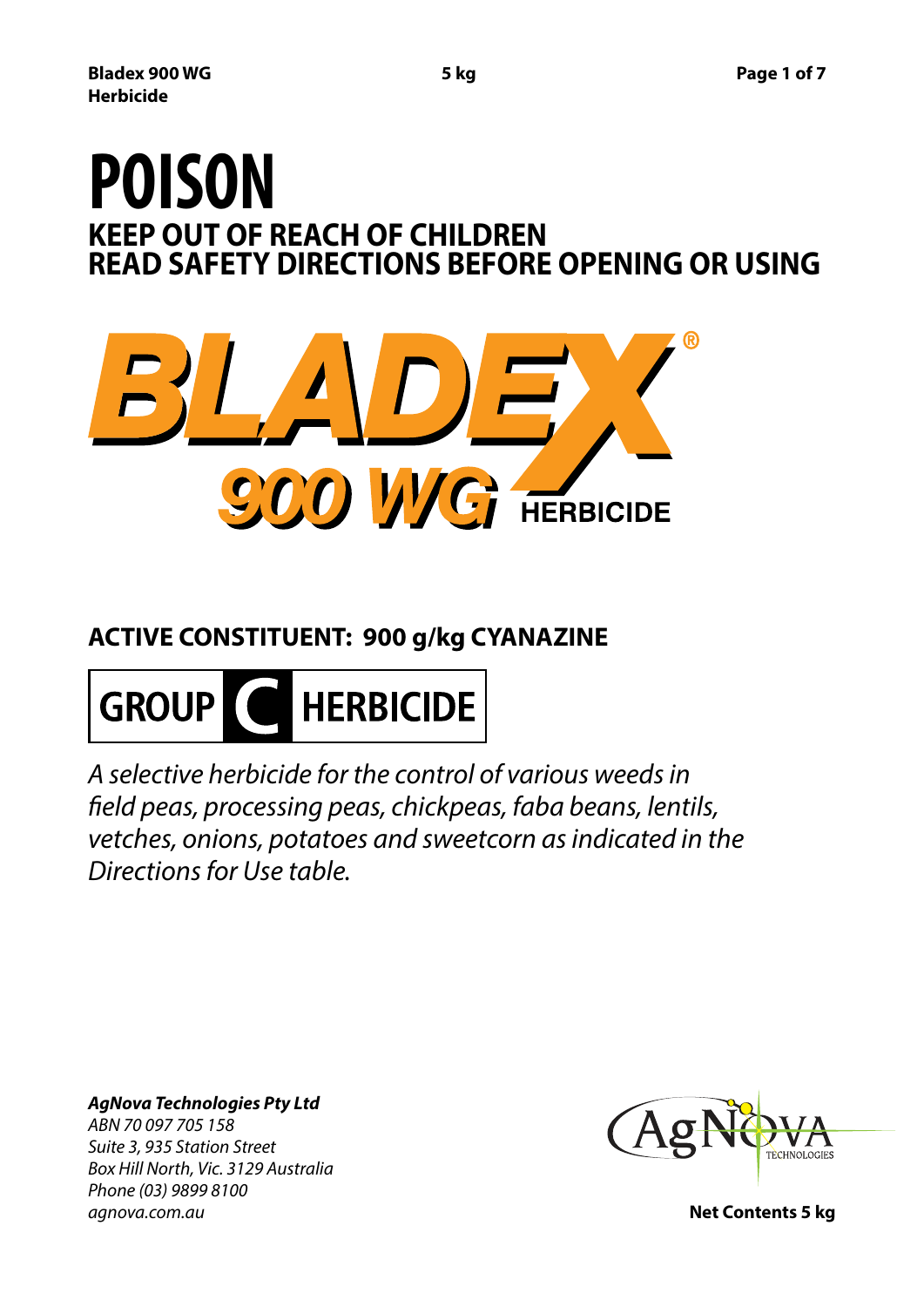## **DIRECTIONS FOR USE**

**RESTRAINTS:** Do NOT apply by aircraft.

 Do NOT use on dry sown peas. Do NOT use on sand or sandy loam soils as crop damage may result. Do NOT spray when dry conditions prevail. Do NOT apply to weeds or crops which are stressed by dry or cold weather, water-logging, disease or mechanical damage. Do NOT apply post-emergence in conditions of very high humidity. Do NOT apply post-emergence if rain is likely within 8 hours.

Do NOT use wetting agents with post-emergence applications.

| <b>CROP</b> | <b>WEED</b>                                                                                                                                                                                                                                                                                                                                                                                                                                                                                                                               | <b>STATE</b> | <b>RATE</b>                                 | <b>CRITICAL COMMENTS</b>                                                                                                                                                                                                                                                                                                                                                                                            |
|-------------|-------------------------------------------------------------------------------------------------------------------------------------------------------------------------------------------------------------------------------------------------------------------------------------------------------------------------------------------------------------------------------------------------------------------------------------------------------------------------------------------------------------------------------------------|--------------|---------------------------------------------|---------------------------------------------------------------------------------------------------------------------------------------------------------------------------------------------------------------------------------------------------------------------------------------------------------------------------------------------------------------------------------------------------------------------|
| Peas        | Blackberry nightshade<br>(Solanum nigrum),<br><b>Black bindweed</b><br>(Polygonum convolvulus),<br>Chickweed (Stellaria media),<br>Clovers (Trifolium spp.),<br>Cotula (Cotula spp.),<br>Crowfoot/storksbill<br>(Erodium spp.),<br>Docks (Rumex spp.),<br>Mountain sorrel<br>(Calandrinia caulescens),<br>Persicaria (redshank)<br>(Polygonum persicaria),<br>Plantain (Plantago spp.),<br>Sorrel (Rumex acetosella),<br>Sowthistle (Sonchus oleraceus),<br>Spear thistle (Cirsium vulgare),<br>Wild turnip<br>(Brassica rapa campestris) | Tas only     | $0.5 - 1.3$<br>kg/ha<br>$250 - 800$<br>g/ha | Use a lower rate for light friable soils and a higher rate for soils<br>high in organic matter and clay loams.                                                                                                                                                                                                                                                                                                      |
|             |                                                                                                                                                                                                                                                                                                                                                                                                                                                                                                                                           |              |                                             | Apply either post-plant pre-emergence or early post-emergence<br>when weeds are in the young seedling stage. Applications<br>are best made when the crop has reached the 4 node stage.<br>Application prior to the 2 node stage or after flowering has<br>commenced should be avoided.                                                                                                                              |
|             |                                                                                                                                                                                                                                                                                                                                                                                                                                                                                                                                           |              |                                             | DO NOT use a rate greater than 1.0 kg/ha when mixing with<br>other registered herbicides.                                                                                                                                                                                                                                                                                                                           |
| Onions      |                                                                                                                                                                                                                                                                                                                                                                                                                                                                                                                                           |              |                                             | Use a lower rate for light friable soils and a higher rate for soils<br>high in organic matter and clay loams.<br>Apply after the first leaf is fully expanded and the second true<br>leaf has emerged but NOT after mid-bulbing. Apply only in the<br>cooler months (Late Autumn-Early Spring). May be used in a<br>programme or applied in tank mixes with other herbicides at<br>rates no greater than 800 g/ha. |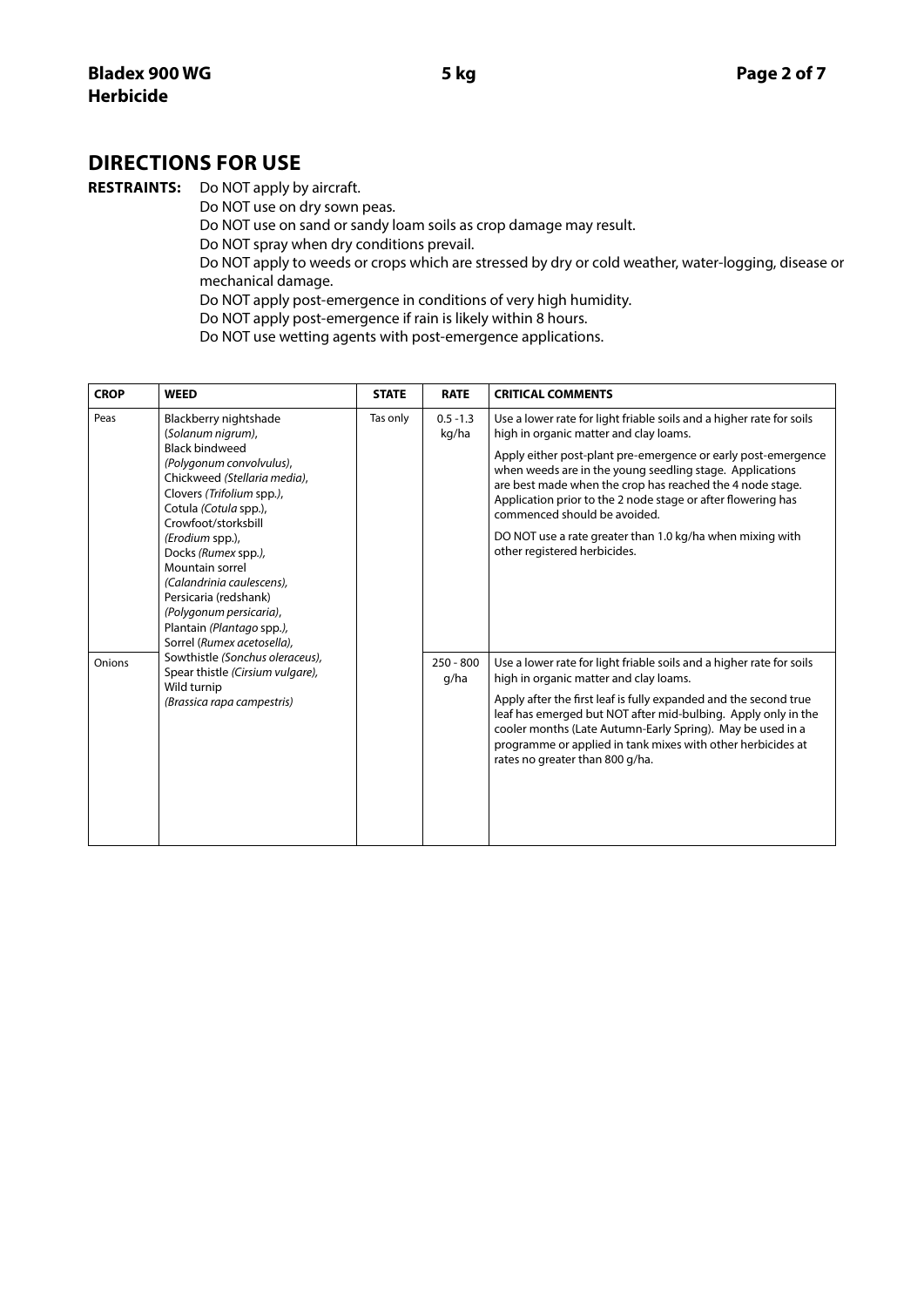| <b>CROP</b>                       | <b>WEED</b>                                                                                                                                                                                                                                                                                                                                                                                                                                                                                                                                                                                                                                                                                                                                                                                                                                                                       | <b>STATE</b>                 | <b>RATE</b>             | <b>CRITICAL COMMENTS</b>                                                                                                                                                                                                                                                                                                                                                                     |
|-----------------------------------|-----------------------------------------------------------------------------------------------------------------------------------------------------------------------------------------------------------------------------------------------------------------------------------------------------------------------------------------------------------------------------------------------------------------------------------------------------------------------------------------------------------------------------------------------------------------------------------------------------------------------------------------------------------------------------------------------------------------------------------------------------------------------------------------------------------------------------------------------------------------------------------|------------------------------|-------------------------|----------------------------------------------------------------------------------------------------------------------------------------------------------------------------------------------------------------------------------------------------------------------------------------------------------------------------------------------------------------------------------------------|
| Potatoes<br>Sweetcorn             | Blackberry nightshade<br>(Solanum nigrum),<br><b>Black bindweed</b><br>(Polygonum convolvulus),<br>Chickweed<br>(Stellaria media),<br>Clovers (Trifolium spp.),<br>Cotula (Cotula spp.),<br>Crowfoot/storksbill<br>(Erodium spp.),<br>Docks (Rumex spp.),<br>Mountain sorrel                                                                                                                                                                                                                                                                                                                                                                                                                                                                                                                                                                                                      | Tas only                     | 2.2 kg/ha<br>1.1 or 2.2 | Apply just before or as the crop is emerging, but before<br>the majority of the crop has emerged. Applications when<br>the majority of the crop has emerged should be avoided.<br>Applications should be timed to coincide with moisture.<br>May be used in a programme with other registered herbicides.<br>May be applied as a very early post-emergence treatment up to                   |
|                                   | (Calandrinia caulescens),<br>Persicaria (redshank)<br>(Polygonum persicaria),<br>Plantain (Plantago spp.),<br>Sorrel (Rumex acetosella),<br>Sowthistle (Sonchus oleraceus),<br>Spear thistle (Cirsium vulgare),<br>Wild turnip<br>(Brassica rapa campestris)                                                                                                                                                                                                                                                                                                                                                                                                                                                                                                                                                                                                                      |                              | kg/ha                   | the 4-leaf stage. Application should be timed to coincide with<br>moisture.<br>Use the higher rate on soils high in organic matter and clay<br>loams and/or where weeds have advanced beyond the seedling<br>stage.<br>Can be used in a programme with other registered herbicides.<br>Applications made outside the constraints referred to should be<br>avoided as crop damage may result. |
| Field peas,<br>Processing<br>peas | Annual ryegrass (Lolium rigidum),<br>Blackberry nightshade<br>(Solanum nigrum),<br>Capeweed (Arctotheca calendula),<br>Chickweed (Stellaria media),<br>Crassula (Crassula spp.),<br>Deadnettle (Lamium amplexicaule),<br>Fat hen (Chenopodium album) - not<br>SA,<br>Mouse ear chickweed<br>(Cerastium spp.),<br>Prickly lettuce (Lactuca serriola),<br>Rough poppy (Papaver hybridum),<br>Sowthistle (Sonchus oleraceus),<br>Spiny emex/three cornered jack<br>(Emex australis),<br>Staggerweed (Stachys arvensis),<br>Stinging nettle (Urtica urens),<br>Turnip weed (Rapistrum rugosum),<br>Wild mustard (Sisymbrium spp.),<br>Wild turnip (Brassica tournefortii)<br><b>SUPPRESSION ONLY:</b><br>Barley grass (Hordeum leporinum),<br>Fumitory (Fumaria spp.),<br>Great brome (Bromus diandrus),<br>Wild radish<br>(Raphanus raphanistrum),<br>Wireweed (Polygonum aviculare) | NSW, ACT,<br>Vic, SA<br>only | 1.7 or 2.2<br>kg/ha     | Pre-sowing: Apply between 14 days BEFORE and up to sowing.<br>Use the higher rate on heavier soil types. Where annual ryegrass<br>and wireweed are a major problem, add Stomp*330E or<br>trifluralin at recommended rates.                                                                                                                                                                   |
|                                   |                                                                                                                                                                                                                                                                                                                                                                                                                                                                                                                                                                                                                                                                                                                                                                                                                                                                                   |                              | 1.1 or 1.7<br>kg/ha     | <b>Post-sowing/pre-emergence:</b> Apply from immediately after<br>sowing until one week after sowing. Use the higher rate on<br>heavier soil types.                                                                                                                                                                                                                                          |
|                                   |                                                                                                                                                                                                                                                                                                                                                                                                                                                                                                                                                                                                                                                                                                                                                                                                                                                                                   |                              | 850 g or<br>1.1 kg/ha   | Post-emergence: Apply from second node stage until the<br>appearance of first flower buds.<br>Use the higher rate where larger weeds are present.<br>DO NOT apply post-emergence to Wirrega field peas.                                                                                                                                                                                      |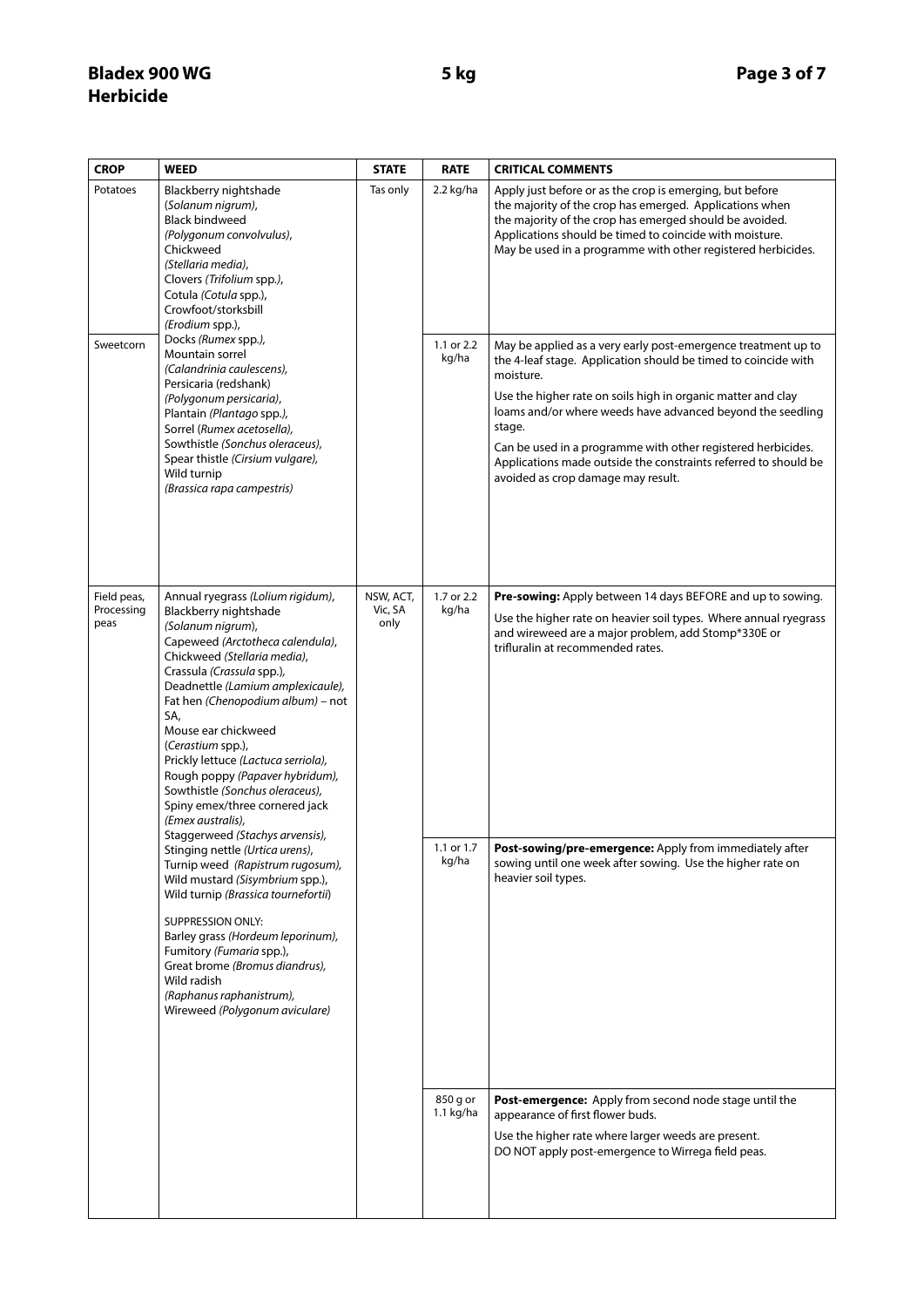| <b>CROP</b>                                                                | <b>WEED</b>                                                                                                                                                                                                                                                                                                                                                                                     | <b>STATE</b>    | <b>RATE</b>             | <b>CRITICAL COMMENTS</b>                                                                                                                                                                                                                                                                                                                                                                                                                                                           |
|----------------------------------------------------------------------------|-------------------------------------------------------------------------------------------------------------------------------------------------------------------------------------------------------------------------------------------------------------------------------------------------------------------------------------------------------------------------------------------------|-----------------|-------------------------|------------------------------------------------------------------------------------------------------------------------------------------------------------------------------------------------------------------------------------------------------------------------------------------------------------------------------------------------------------------------------------------------------------------------------------------------------------------------------------|
| Chickpeas,                                                                 | Annual ryegrass (Lolium rigidum),                                                                                                                                                                                                                                                                                                                                                               | NSW, ACT,       | 1.7 or 2.2              | Pre-sowing: Apply between 14 days BEFORE and up to sowing.                                                                                                                                                                                                                                                                                                                                                                                                                         |
| Faba beans,<br>Lentils                                                     | Blackberry nightshade<br>(Solanum nigrum),<br>Capeweed (Arctotheca calendula),                                                                                                                                                                                                                                                                                                                  | Vic, SA<br>only | kg/ha                   | Use the higher rate on heavier soil types. Where annual ryegrass<br>and wireweed are a major problem, add Stomp 330E or trifluralin<br>at recommended rates.                                                                                                                                                                                                                                                                                                                       |
|                                                                            | Chickweed (Stellaria media),<br>Crassula (Crassula spp.),<br>Deadnettle (Lamium amplexicaule),<br>Fat hen (Chenopodium album) - not<br>SA,                                                                                                                                                                                                                                                      |                 |                         | <b>POST-EMERGENCE APPLICATIONS TO CHICKPEAS,</b><br><b>FABA BEANS, LENTILS AND VETCHES WILL RESULT</b><br>IN CROP DAMAGE.                                                                                                                                                                                                                                                                                                                                                          |
|                                                                            | Mouse ear chickweed<br>(Cerastium spp.),<br>Prickly lettuce (Lactuca serriola),<br>Rough poppy (Papaver hybridum),<br>Sowthistle (Sonchus oleraceus),<br>Spiny emex/three cornered jack<br>(Emex australis),<br>Staggerweed (Stachys arvensis),<br>Stinging nettle (Urtica urens),<br>Turnip weed (Rapistrum rugosum),<br>Wild mustard (Sisymbrium spp.)<br>Wild turnip (Brassica tournefortii) |                 |                         |                                                                                                                                                                                                                                                                                                                                                                                                                                                                                    |
|                                                                            | <b>SUPPRESSION ONLY:</b><br>Barley grass (Hordeum leporinum),<br>Fumitory (Fumaria spp.),<br>Great brome (Bromus diandrus),<br>Wild radish<br>(Raphanus raphanistrum),<br>Wireweed (Polygonum aviculare)                                                                                                                                                                                        |                 |                         |                                                                                                                                                                                                                                                                                                                                                                                                                                                                                    |
| Vetches                                                                    |                                                                                                                                                                                                                                                                                                                                                                                                 | SA only         | 1.1 or 1.7<br>kg/ha     | Post-sowing/pre-emergence: Apply from immediately after<br>sowing until one week after sowing. Use the higher rate on<br>heavier soil types.                                                                                                                                                                                                                                                                                                                                       |
|                                                                            |                                                                                                                                                                                                                                                                                                                                                                                                 |                 |                         | <b>POST-EMERGENCE APPLICATIONS TO CHICKPEAS,</b><br><b>FABA BEANS, LENTILS AND VETCHES WILL RESULT</b><br>IN CROP DAMAGE.                                                                                                                                                                                                                                                                                                                                                          |
|                                                                            |                                                                                                                                                                                                                                                                                                                                                                                                 |                 |                         | NOTE: Fumitory is more effectively suppressed with<br>pre-emergence applications.                                                                                                                                                                                                                                                                                                                                                                                                  |
| Chickpeas,<br>Faba beans,<br>Field peas,<br>Lentils,<br>Processing<br>peas | Annual ryegrass (Lolium rigidum),<br>Capeweed (Arctotheca calendula),<br>Crassula (Crassula spp.),<br>Rough poppy (Papaver hybridum),<br>Doublegee (Emex australis),<br>Wild mustard (Sisymbrium spp.),<br>Wild turnip (Brassica tournefortii)                                                                                                                                                  | WA only         | $1.1$ kg/ha             | Pre-sowing: Apply immediately before sowing. When annual<br>ryegrass and wireweed are a major problem, add Stomp 330E<br>or trifluralin at recommended rates. BLADEX® should only<br>be applied after initial weed germination has been killed by<br>cultivation or knockdown spray.<br>Total weed control is not expected but BLADEX will effectively<br>reduce weed competition to the point where the crop can<br>compete effectively. Do NOT add anti-evaporant spraying oils. |
|                                                                            | <b>SUPPRESSION ONLY:</b><br>Barley grass (Hordeum leporinum),                                                                                                                                                                                                                                                                                                                                   |                 |                         | POST-EMERGENCE APPLICATIONS TO CHICKPEAS, FABA<br><b>BEANS AND LENTILS WILL RESULT IN CROP DAMAGE.</b>                                                                                                                                                                                                                                                                                                                                                                             |
| Field peas,<br>Processing<br>peas                                          | Fumitory (Fumaria spp.),<br>Great brome (Bromus diandrus),<br>Wild radish<br>(Raphanus raphanistrum),<br>Wireweed (Polygonum aviculare)                                                                                                                                                                                                                                                         |                 | 550 g or<br>$1.1$ kg/ha | Post-emergence: Apply between 3 and 5 node stage of crop.                                                                                                                                                                                                                                                                                                                                                                                                                          |
|                                                                            |                                                                                                                                                                                                                                                                                                                                                                                                 |                 |                         |                                                                                                                                                                                                                                                                                                                                                                                                                                                                                    |
|                                                                            |                                                                                                                                                                                                                                                                                                                                                                                                 |                 |                         |                                                                                                                                                                                                                                                                                                                                                                                                                                                                                    |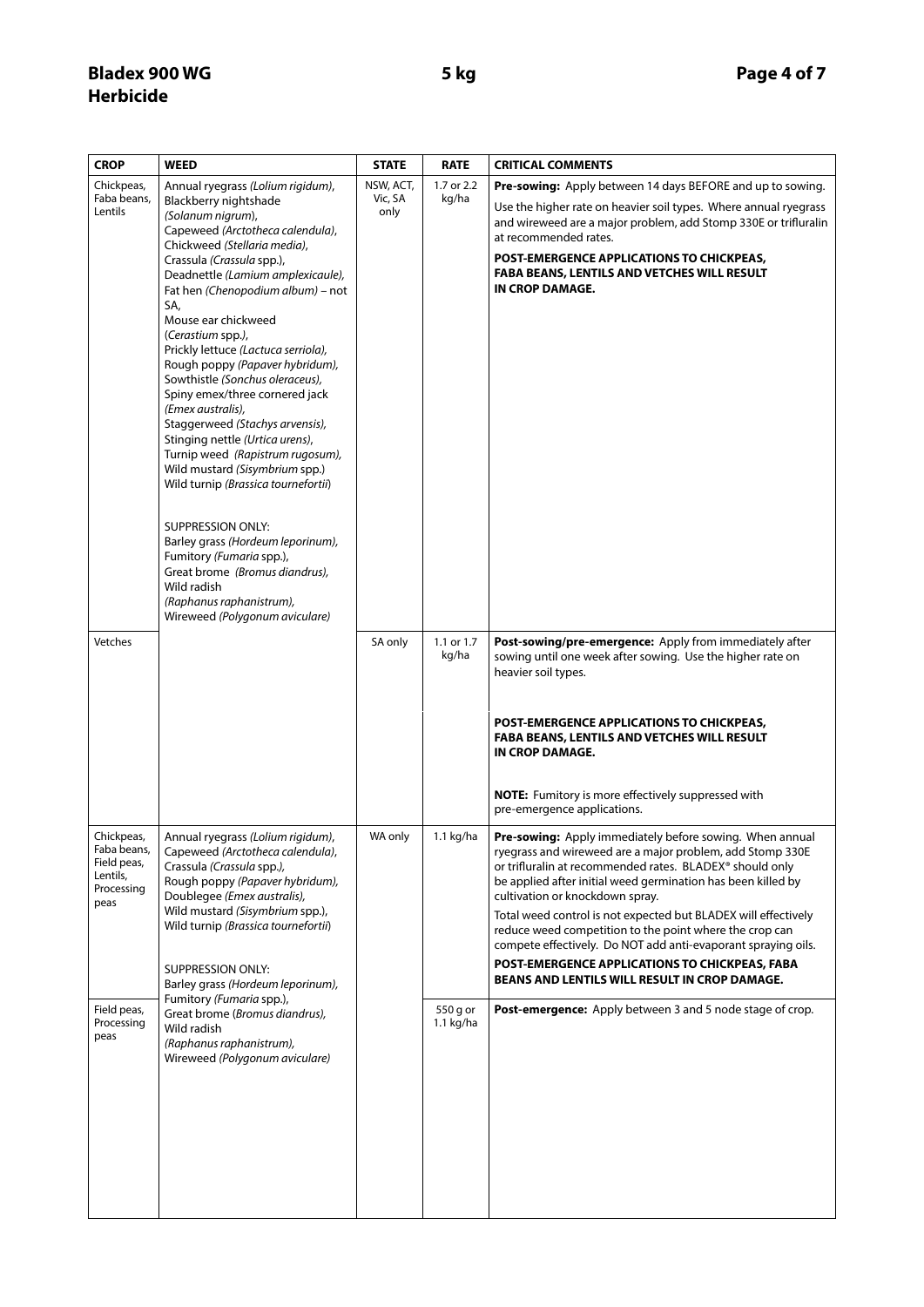## **Bladex 900 WG 5 kg Page 5 of 7 Herbicide**

| <b>CROP</b>                                                                | <b>WEED</b>                                                                                                                                                           | <b>STATE</b> | <b>RATE</b>             | <b>CRITICAL COMMENTS</b>                                                                                                                                                                                                                               |
|----------------------------------------------------------------------------|-----------------------------------------------------------------------------------------------------------------------------------------------------------------------|--------------|-------------------------|--------------------------------------------------------------------------------------------------------------------------------------------------------------------------------------------------------------------------------------------------------|
| Field peas,<br>Processing<br>peas,<br>Chickpeas,<br>Faba beans.<br>Lentils | Deadnettle (Lamium amplexicaule),<br>Sowthistle (Sonchus oleraceus)<br><b>SUPPRESSION ONLY:</b><br>Turnip weed (Rapistrum rugosum),<br>Wireweed (Polygonum aviculare) | Qld only     | 1.7 or 2.2<br>kg/ha     | <b>Pre-sowing:</b> Apply between 14 days BEFORE and up to sowing.<br>Use the higher rate on heavier soil types. Where wireweed is a<br>major problem, add Stomp 330E or trifluralin at recommended<br>rates.                                           |
|                                                                            |                                                                                                                                                                       |              |                         | Post-sowing/pre-emergence: Apply from immediately after<br>sowing until one week after sowing. Use the higher rate on<br>heavier soil types.<br>POST-EMERGENCE APPLICATIONS TO CHICKPEAS, FABA<br><b>BEANS AND LENTILS WILL RESULT IN CROP DAMAGE.</b> |
| Field peas,<br>Processing<br>peas                                          |                                                                                                                                                                       |              | 850 g or<br>$1.1$ kg/ha | <b>Post-emergence:</b> Apply from second node stage until the<br>appearance of first flower buds. Use the higher rate where large<br>weeds are present. DO NOT apply post-emergence to Wirrega<br>field peas.                                          |

### **NOT TO BE USED FOR ANY PURPOSE, OR IN ANY MANNER, CONTRARY TO THIS LABEL UNLESS AUTHORISED UNDER APPROPRIATE LEGISLATION.**

### **WITHHOLDING PERIOD: NOT REQUIRED WHEN USED AS DIRECTED.**

# **GENERAL INSTRUCTIONS**

BLADEX is a water dispersible granular herbicide which controls a range of broadleaf and grass weed seedlings as they emerge. It will also control very young weeds (up to 3 cm) that are present at time of application. It is effective through root uptake from the soil as well as foliar uptake.

BLADEX has a relatively short persistence in the soil and as a consequence is unlikely to cause damage to susceptible crops following in the rotation.

DO NOT apply BLADEX to soils with a high sand or gravel content e.g. sand or sandy loam soils. BLADEX is not recommended for use on the Mallee soils of Victoria and South Australia.

The activity of BLADEX may be reduced in soils of a very high organic matter or clay content.

BLADEX may be used in conventional sowing or in direct drill and retained stubble situations. For best results, weeds should be young and actively growing. The smaller the weed, the more effective the treatment. Where possible, the seed bed should be free of weeds and large clods.

Best results are obtained if irrigation is applied immediately after spraying. Under dry conditions there is no root uptake and results, especially against grass weeds and wireweed, may be poor.

Pre-planting applications of BLADEX should preferably be made IMMEDIATELY prior to planting to ensure maximum residual control. Effective weed control may last from 4 to 10 weeks depending on soil temperature, soil moisture, soil microbial organisms, soil pH, soil leaching and factors affecting BLADEX volatility.

BLADEX is NOT recommended for control of heavy infestations of annual ryegrass and wireweed unless used in amixture with STOMP 330E or trifluralin. Refer to STOMP 330E or trifluralin labels for advice on crop safety, follow-crop restrictions (etc).

Temporary crop damage (yellowing) may occur, particularly where BLADEX is applied to crops grown on sand over clay (duplex) soils.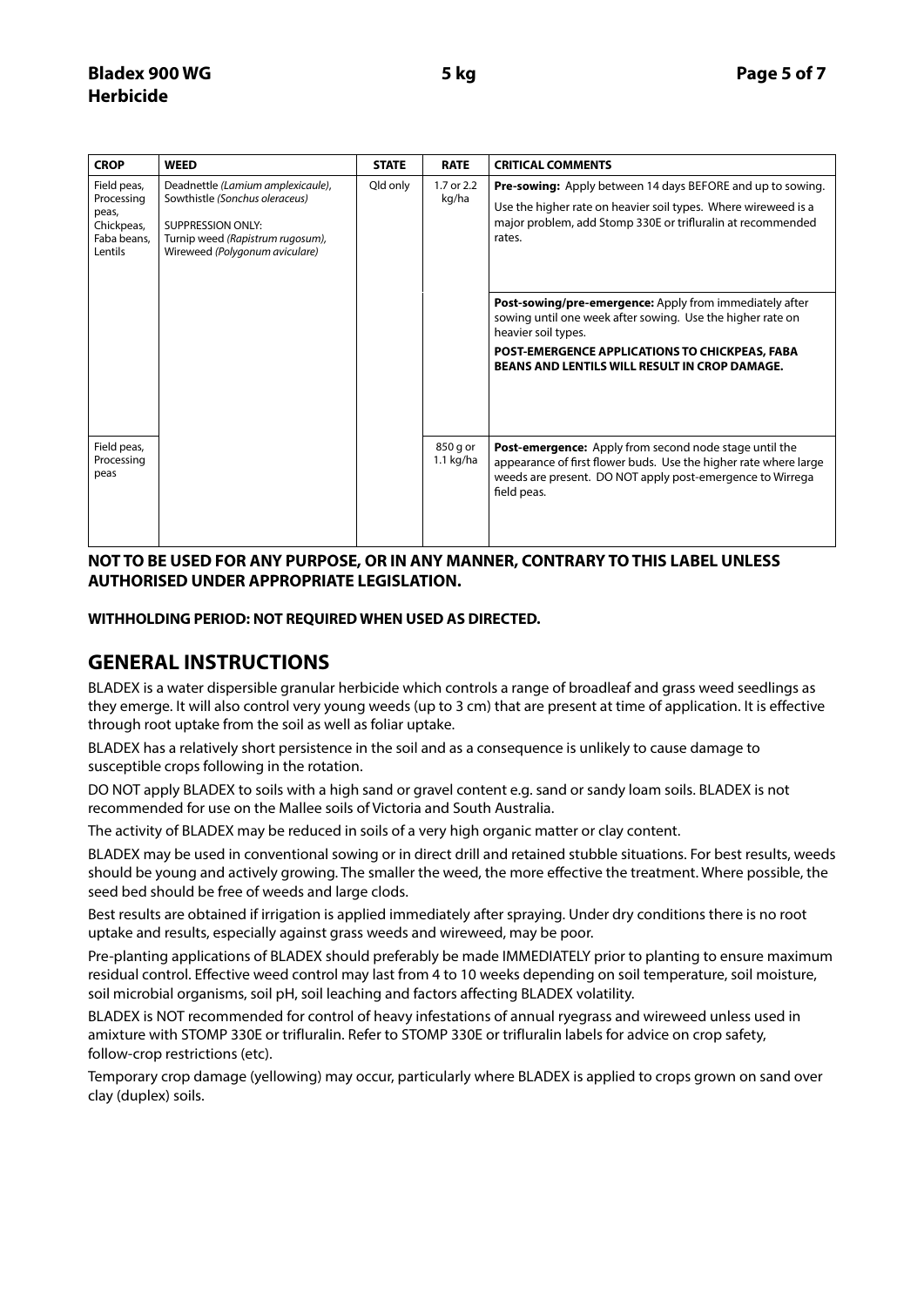# **APPLICATION DETAILS**

For pre-emergence applications, except in WA, weed control is generally most effective when BLADEX is applied immediately after sowing and not incorporated.

BLADEX should be applied uniformly by ground boom sprayer fitted with Fan Jets fully calibrated to ensure even application. **BLADEX should not be applied by aircraft.** Spray volume is not critical but a rate of between 80 and 200 litres per hectare, at a speed of 10 to15 kph, is suggested. If using lower spray volumes, nozzle output should not exceed 600 mL/minute. Product performance is likely to be reduced if spray equipment does not have continuous agitation during filling and constant agitation and spray pressure during the application process.

When spraying, avoid overlapping of the spray bands, and shut off spray boom while starting, turning slowly or stopping. Failure to observe these procedures will cause higher rates of application on some areas resulting in crop damage. It is recommended that spraying be carried out from end to end rather than around, the paddock.

Plants damaged by wheel tracking may be more susceptible to herbicide damage.

# **MIXING**

Add the product to the half filled spray vat while agitating. Continue to agitate while topping up the tank and during spraying. Reseal partly used container immediately after use.

# **IN-TANK MIXTURES**

Mix BLADEX as described above when adding other products and continue to agitate.

# **RESISTANT WEEDS WARNING** GROUP C HERBICIDE

BLADEX is a member of the triazine group of herbicides. BLADEX has the photosynthesis inhibition mode of action. For weed resistance management, BLADEX is a Group C herbicide. Some naturally-occurring weed biotypes resistant to BLADEX and other Group C herbicides may exist through normal genetic variability in any weed population. The resistant individuals can eventually dominate the weed population if these herbicides are used repeatedly. These resistant weeds will not be controlled by BLADEX or other Group C herbicides. Since the occurrence of resistant weeds is difficult to detect prior to use, AgNova Technologies Pty Ltd accepts no liability for any losses that may result from the failure of BLADEX to control resistant weeds.

# **COMPATIBILITY**

BLADEX is compatible with STOMP 330E, Totril\* 250 EC and trifluralin. Where annual ryegrass and wireweed are present, a BLADEX + STOMP 330E or BLADEX + trifluralin mixture may be used. Refer to STOMP 330E, Totril 250 EC or trifluralin labels for advice on crop safety, follow-crop restrictions (etc).

Incorporation should be carried out according to the STOMP 330E or trifluralin label recommendations respectively. Where a range of depths of incorporation is indicated, these mixtures should be incorporated as shallow as possible. Heavy rain following deep incorporation (more than 5 cm deep) may result in BLADEX being leached below the layer of germination for shallow germinating weeds (e.g. wild mustard, deadnettle). **For this reason, application of BLADEX separately is always preferable.** Where BLADEX is incorporated alone, this should be to a depth of 2 cm only.

Where weeds have become too advanced for control prior to sowing, BLADEX may be applied with a knockdown herbicide. BLADEX may be used with Spray.Seed\* and Roundup\*. When mixing Roundup with BLADEX it is necessary to add crystalline ammonium sulphate (2% W/V) according to the directions on the Roundup label.

# **SPRAY EQUIPMENT HYGIENE**

Before and after spraying BLADEX, spray equipment including tanks, nozzles, filters and spraylines should be cleaned thoroughly with a commercially available tank and equipment cleaner such as All Clear® DS.

# **PROTECTION OF CROPS, NATIVE AND OTHER NON-TARGET PLANTS**

**DO NOT** apply under weather conditions, or from spraying equipment, that may cause spray to drift onto nearby susceptible plants/crops, cropping lands or pastures.

DO NOT overlap spray bands as double dosage may harm the crop and other non-crop vegetation.

# **PROTECTION OF LIVESTOCK**

On treated areas, do NOT graze the immature crops or cut immature crops for stockfood.